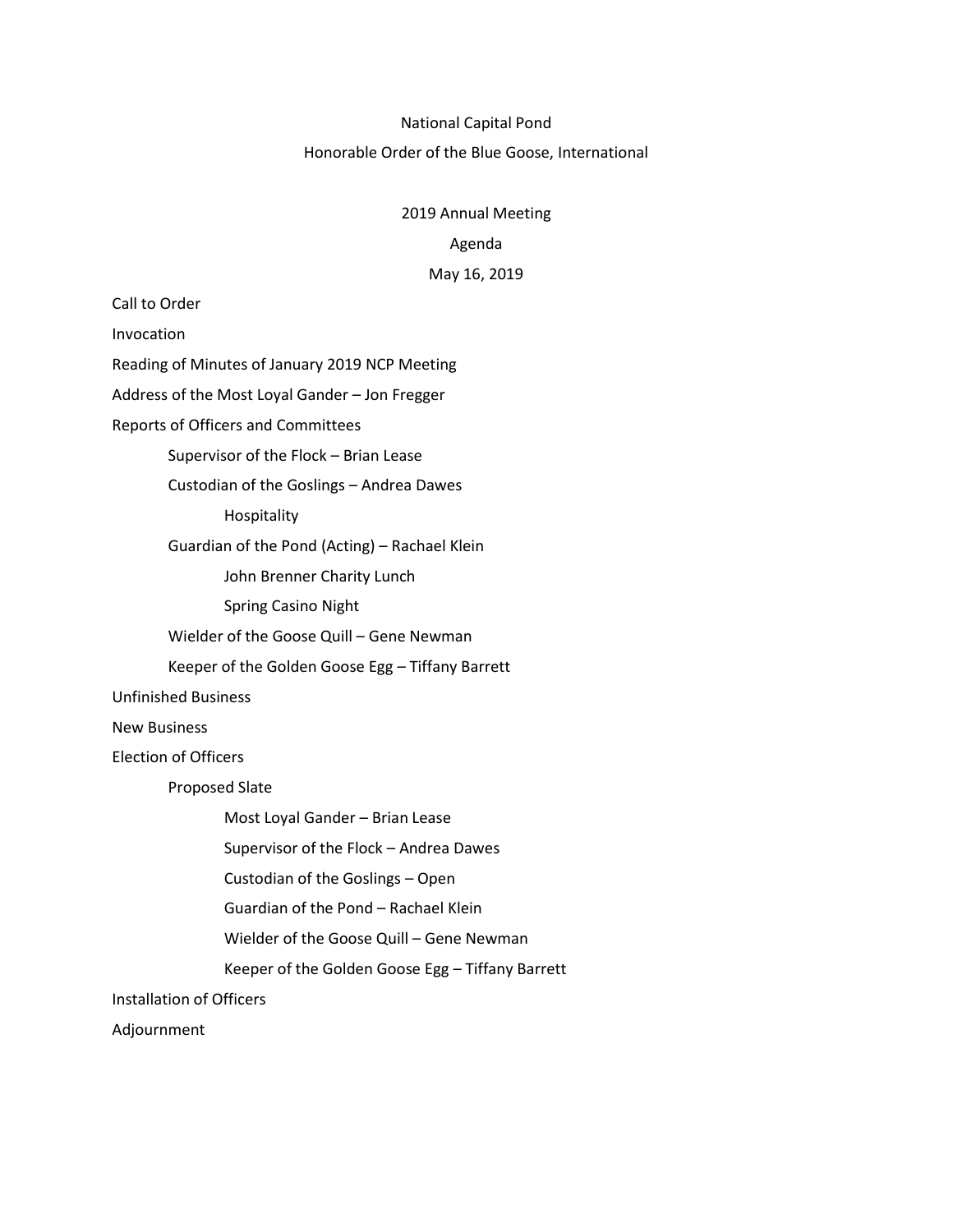# National Capital Pond Honorable Order of the Blue Goose, International

Annual Report of the Most Loyal Gander Jon Fregger May 16, 2019

It has been an honor and a privilege to have the opportunity to serve as the Most Loyal Gander of the National Capital Pond this past year. As the MLG I have had the pleasure of representing the pond, and meeting fellow ganders from other ponds across North America, at gatherings in Edmonton, Alberta, Canada and Providence, Rhode Island.

Far and wide, the National Capital Pond is regarded as one of the strongest, most active, and best run ponds throughout the Order. Over the last several years, we have been at or near the top of the entire Order in the number of new members joining the Blue Goose. We are also regularly at or near the top with regard to our charity efforts, both in our financial contributions, and the giving of our time and energies. With our regular monthly meetings and typical participation of 25-40 ganders, the National Capital Pond stands out as an example of what other ponds hope to be.

The success of our special events is well known among the other ponds. The John Benner Charity Luncheon has a long and storied history of excellence. Our Rush Parties have been models others have sought to emulate. The Spring fund raiser and Summer golf outing not only support worthy causes but bring us together in warm fellowship.

To the outside observer the success and smooth running of the pond's activities hides the dedication and significant efforts expended by those who give dozens of hours to the running of each event. It is to these individuals that the National Capital Pond owes a deep debt of gratitude. Each event has a team of ganders who do the diligent work of making sure every detail is covered. But there are four ganders, in particular, who take significant leadership rolls event after time after time, event, year after year. There are several others who graciously give their time to individual events, and to all of you we are truly grateful. But, without the generous and selfless energies of these four ganders the National Capital Pond would not be the model those across the Order hold in such high esteem. I cannot adequately relay to you how critically important the work of these four is to this pond's current success.

Please join me with your applause of thanks for the amazing work of Tiffany Barrett, Andrea Dawes, Barb Markuski, and Wendy Fletcher.

When I began my service as the Most Loyal Gander I was enthusiastic and filled with great plans for how I wanted my term to go. I was excited about the team of officers that were elected. I knew how I wanted the efforts of the pond board to work. I knew how I wanted to lead pond meetings. I had a vision of how our Operating Procedures could be revised to better align with the smooth operation of the pond in today's realities.

Regrettably, much of what I had hoped to accomplish was not to be. An increased workload, family challenges, and other stumbling blocks were more than I could overcome and still accomplish what I had hoped for.

I am particularly disappointed that the changes I hoped to recommend for the Operating Procedures could not be accomplished. Perhaps, in the year to come, some necessary adjustments will be made.